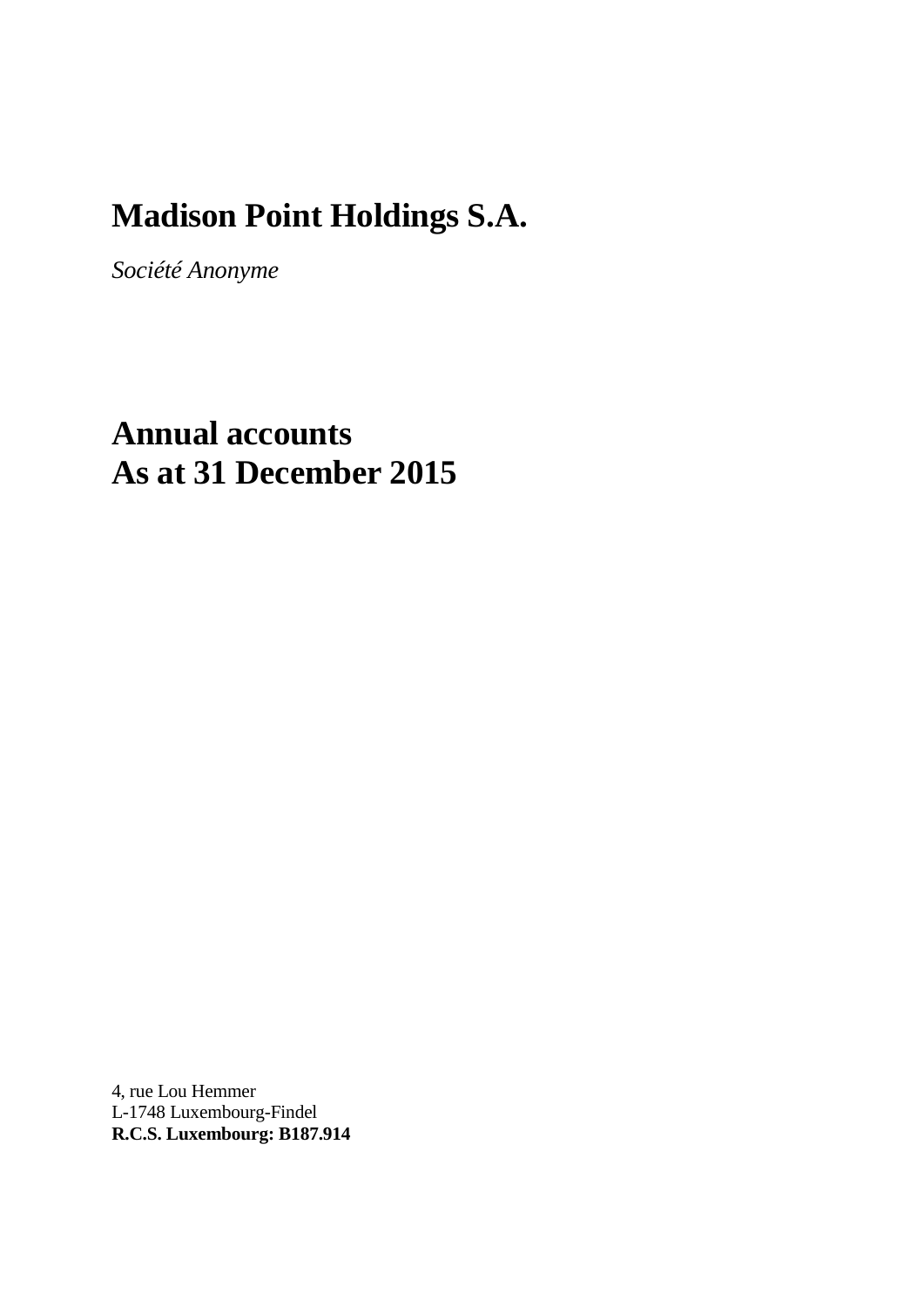# **Table of contents**

| Balance sheet                | 3        |
|------------------------------|----------|
| Profit and loss account      | 4        |
| Notes to the annual accounts | $5 - 13$ |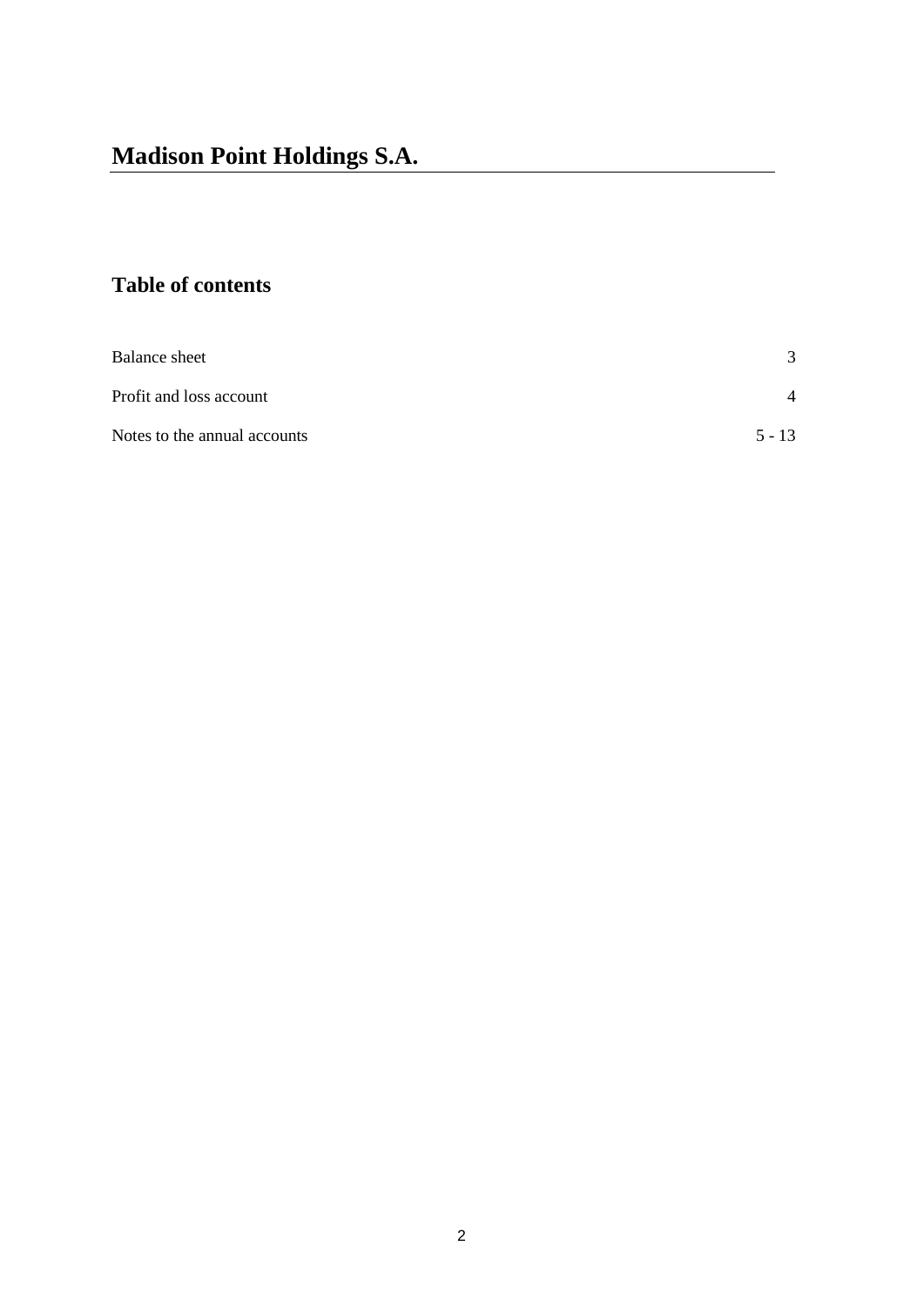| <b>ASSETS</b>                                                                 |          |                    |                    |
|-------------------------------------------------------------------------------|----------|--------------------|--------------------|
|                                                                               | Note(s)  | 2015<br><b>EUR</b> | 2014<br><b>EUR</b> |
| <b>B.</b> Formation expenses                                                  | 2.2.1    | 2,080              | 2,774              |
| <b>C.</b> Fixed assets                                                        |          | 210,573,462        | 216,933,651        |
| III. Financial fixed assets                                                   | 2.2.2, 3 | 210,573,462        | 216,933,651        |
| <b>D.</b> Current assets                                                      |          | 736,040            | 713,640            |
| II. Debtors                                                                   | 2.2.3, 4 | 473,602            | 687,806            |
| a) becoming due and payable within one year                                   |          | 473,602            | 687,806            |
| IV. Cash at bank, cash in postal cheque accounts,<br>cheques and cash in hand |          | 262,438            | 25,834             |
| <b>TOTAL ASSETS</b>                                                           |          | 211,311,582        | 217,650,065        |

| <b>LIABILITIES</b>                          |          |                    |                    |
|---------------------------------------------|----------|--------------------|--------------------|
|                                             | Note(s)  | 2015<br><b>EUR</b> | 2014<br><b>EUR</b> |
| A. Capital and reserves                     | 5, 5.4   | 159,811,474        | 159,909,841        |
| I. Subscribed capital                       | 5.1      | 125,000            | 125,000            |
| II. Share premium and similar premiums      | 5.2      | 159,216,661        | 159,216,661        |
| <b>IV.</b> Reserves                         | 5.3      | 12,500             | 12,500             |
| V. Profit or loss brought forward           |          | 555,680            |                    |
| VI. Profit or loss for the financial year   |          | (98, 367)          | 555,680            |
| <b>B.</b> Subordinated debts                | 2.2.7, 6 | 51,013,853         | 57,243,130         |
| a) becoming due and payable within one year |          | 976,430            | 657,015            |
| b) becoming due and payable after one year  |          | 50,037,423         | 56,586,115         |
| <b>C. Provisions</b>                        | 2.2.6, 7 | 59,087             | 3,210              |
| D. Non-subordinated debts                   | 2.2.7, 8 | 427,168            | 493,884            |
| a) becoming due and payable within one year |          | 427,168            | 493,884            |
|                                             |          |                    |                    |
| <b>TOTAL LIABILITIES</b>                    |          | 211,311,582        | 217,650,065        |

The accompanying notes form an integral part of these annual accounts.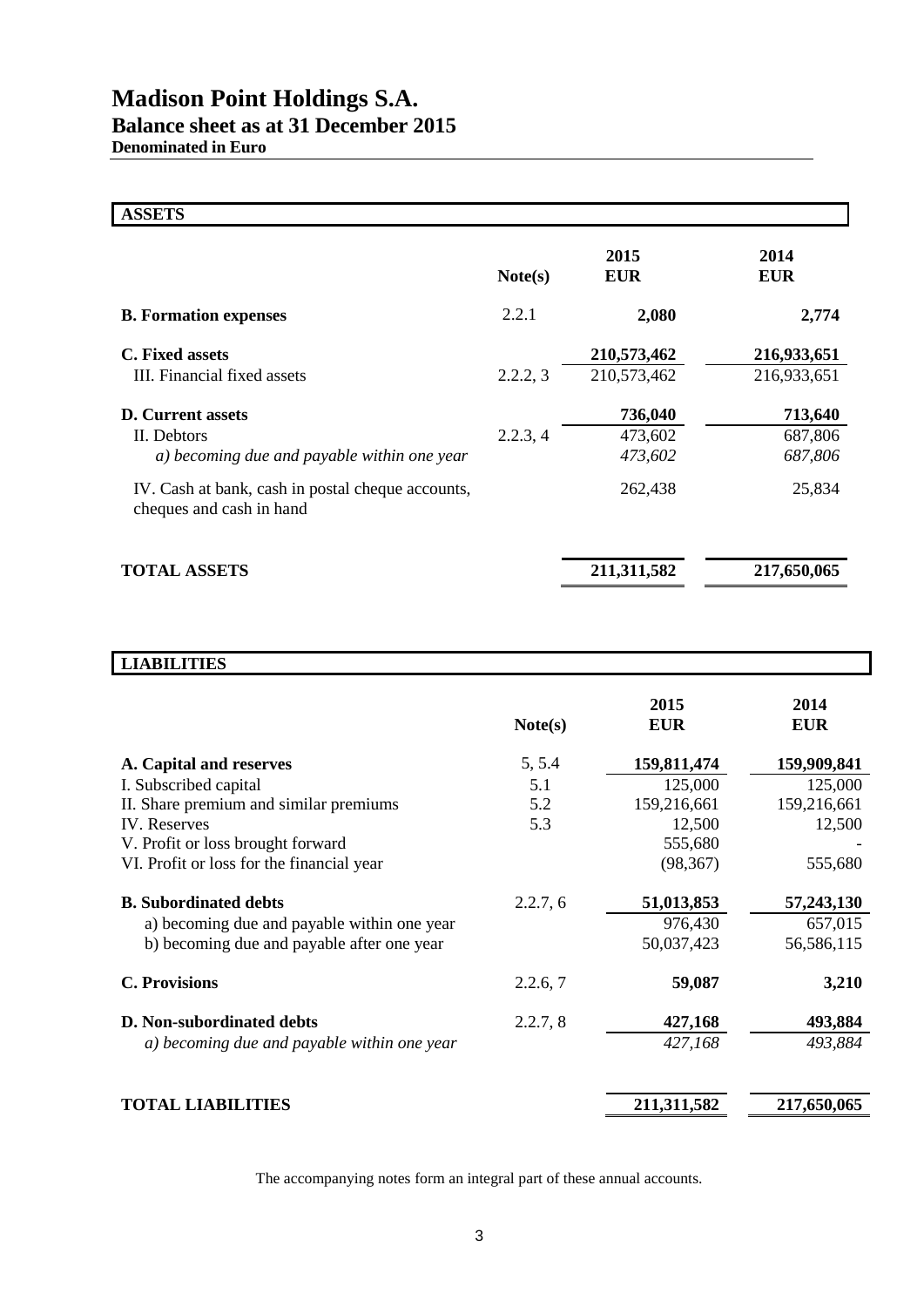# **Madison Point Holdings S.A. Profit and loss account for the year ended 31 December 2015**

**Denominated in Euro**

| <b>A. CHARGES</b>                                                                              |         |                           |                                |
|------------------------------------------------------------------------------------------------|---------|---------------------------|--------------------------------|
|                                                                                                | Note(s) | 2015<br><b>EUR</b>        | 2014<br><b>EUR</b>             |
| 2. Other external charges                                                                      |         | 38,859                    |                                |
| 3. Staff costs<br>a) Wages and salaries<br>b) Social security costs                            |         | 39,380<br>35,202<br>4,178 |                                |
| 4. Value adjustments                                                                           |         | 714                       | 693                            |
| a) on formation expenses and on tangible<br>and intangible fixed assets                        | 2.2.1   | 693                       | 693                            |
| b) on elements of currents assets                                                              |         | 21                        |                                |
| 5. Other operating charges                                                                     |         | 55,345                    | 377,734                        |
| 8. Interest and other financial charges                                                        |         | 18,175,079                | 108,837,640                    |
| a) concerning affiliated undertakings                                                          |         | 18,175,079                | 108,837,640                    |
| 11. Income tax                                                                                 | 9       | (2,676)                   | 3,210                          |
| 12. Other taxes not included in the previ-<br>ous caption                                      |         | 65                        |                                |
| 13. Profit for the financial year                                                              |         |                           | 555,680                        |
| <b>TOTAL CHARGES</b>                                                                           |         | 18,306,766                | 109,774,957                    |
| <b>B. INCOME</b>                                                                               |         |                           |                                |
|                                                                                                | Note(s) | 2015<br><b>EUR</b>        | 2014<br><b>EUR</b>             |
| 6. Income from financial fixed assets<br>a) derived from affiliated undertakings               |         | 18,208,399<br>18,208,399  | 109,774,844<br>109,774,844     |
| 8. Other interest and other financial income<br>b) other interest and similar financial income |         |                           | <b>113</b><br>$\overline{113}$ |
| 9. Loss for the financial year                                                                 |         | 98,367                    |                                |
| <b>TOTAL INCOME</b>                                                                            |         | 18,306,766                | 109,774,957                    |

The accompanying notes form an integral part of these annual accounts.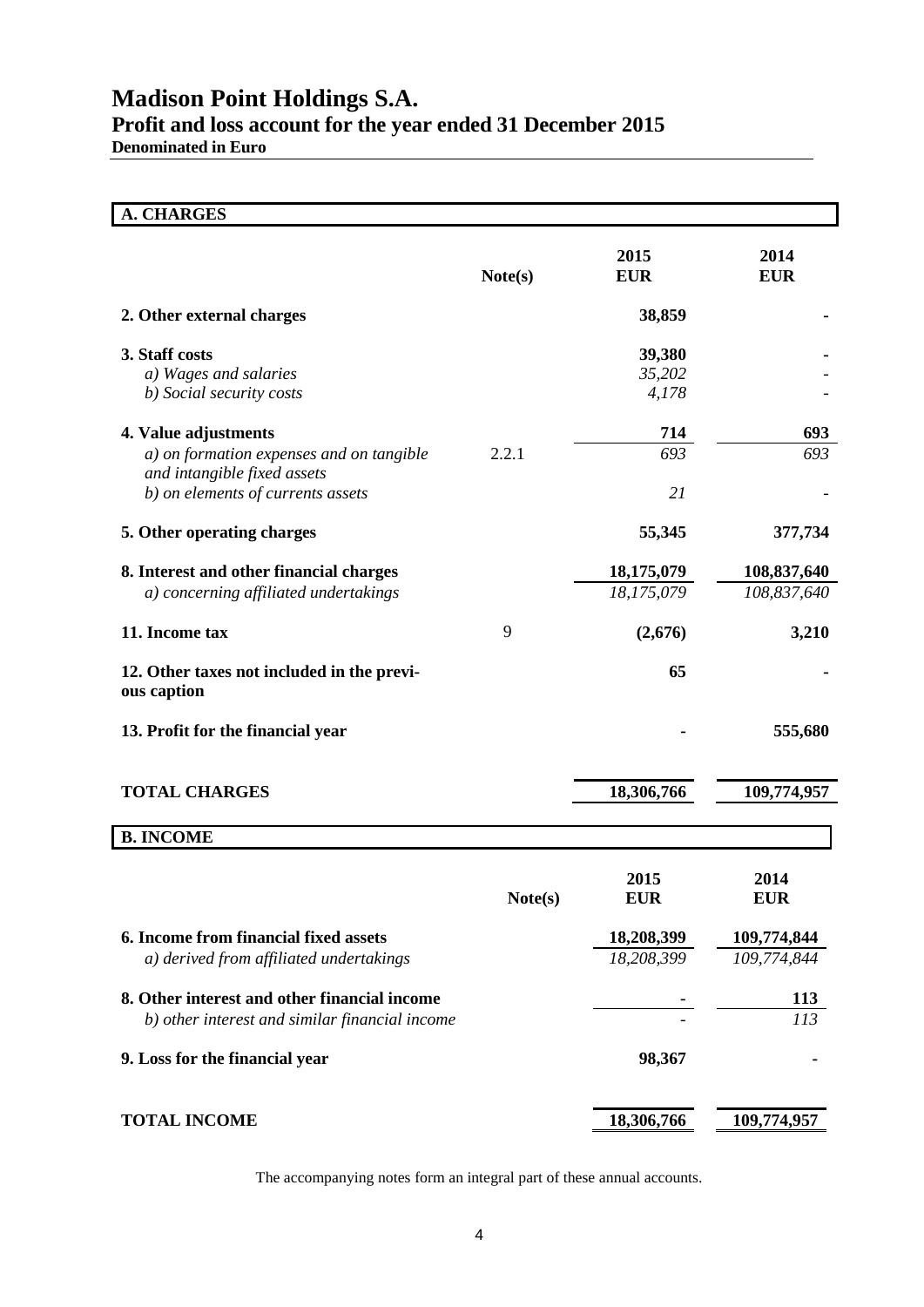#### **Note 1 - General Information**

**Madison Point Holdings S.A. (formerly Madison Point Holdings S.à r.l.)** (hereafter the "Company") was incorporated on 10 June 2014 as a private limited liability company ("société à responsabilité limitée") under the laws of Luxembourg and converted on 19 December 2014 into a public limited liability company under the laws of Luxembourg ("société anonyme") for an unlimited period. The registered office of the Company is established in Luxembourg.

The objects of the Company are (a) the acquisition and holding of participating interests, in any form whatsoever, in Luxembourg and/or in foreign undertakings, as well as the administration, development and management of such holdings and (b) the investment in, acquirement of, disposal of, granting or issuing (without a public offer) of preferred equity certificates, loans, bonds, notes debentures and other debt instruments, shares, warrants and other equity instruments or rights, including but not limited to, shares of capital stock, limited partnership interests, limited liability company interests, preferred stocks, securities and swaps, and any combination of the foregoing, in each case whether readily marketable or not, and obligations (including but not limited to synthetic securities obligations) in any type of company, entity or other legal person.

The Company may also use its funds to invest in real estate, in intellectual property rights or any other movable or immovable assets in any form or of any kind.

The Company may grant pledges, guarantees, liens, mortgages and any other form of securities as well as any form of indemnities, to Luxembourg or foreign entities, in respect of its obligations and debts.

The Company may provide assistance in any form (including but not limited to the granting of advances, loans, money deposits and credits as well as the providing of pledges, guarantees, liens, mortgages and any other form of securities, in any kind of form) to the Company's subsidiaries. On a more occasional basis, the Company may provide the same kind of assistance to undertakings which are part of the same group of companies which the Company belongs to or to third parties, provided that doing so falls within the Company's best interest and does not trigger any license requirements.

In general, the Company may carry out any commercial, industrial or financial operation and engage in such other activities as the Company deems necessary, advisable, convenient, incidental to, or not inconsistent with, the accomplishment and development of the foregoing.

Notwithstanding the above, the Company shall not enter into any transaction which would cause it to be engaged in any activity which would be considered as regulated activity or that would require the Company to have any other license.

The Company's financial year starts on the first day of January in every year and ends on the last day of December.

Based on criteria defined by Luxembourg law, the Company is exempt from the obligation to draw up consolidated accounts and a consolidated management report for the year ended 31 December 2015. Therefore, in accordance with the legal provisions, these annual accounts were presented on a nonconsolidated basis for the approval of the shareholder during the Annual General Meeting.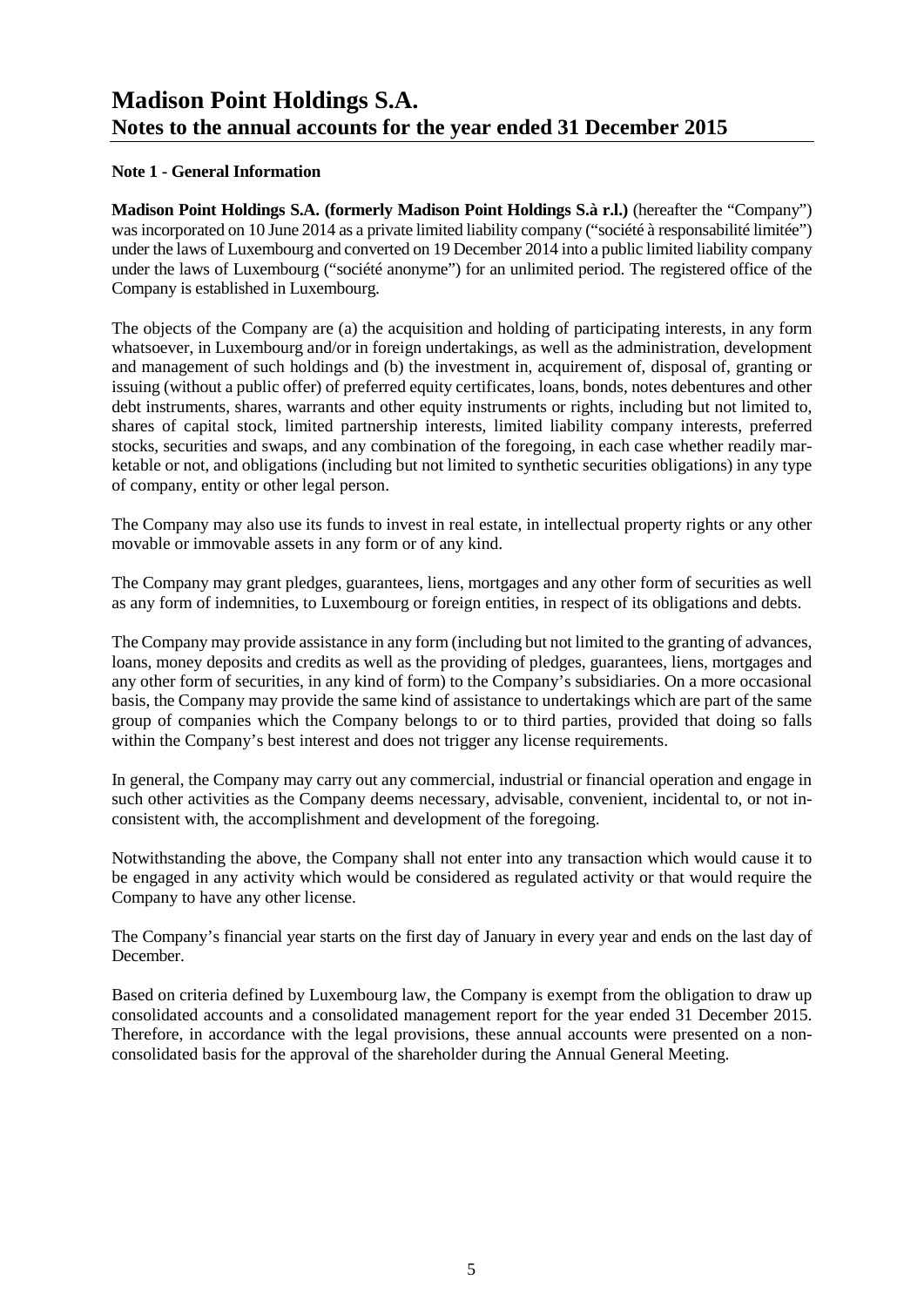#### **Note 2 - Summary of significant accounting policies**

#### **2.1 Basis of presentation**

The annual accounts of the Company are prepared in accordance with Luxembourg legal and regulatory requirements under the historical cost convention. Accounting policies and valuation rules are, besides the ones laid down by the Law of 19 December 2002, determined and applied by the Board of Directors.

The preparation of annual accounts requires the use of certain critical accounting estimates. It also requires the Board of Directors to exercise its judgment in the process of applying the accounting policies. Changes in assumptions may have a significant impact on the annual accounts in the period in which the assumptions changed. The Board of Directors believes that the underlying assumptions are appropriate and that the annual accounts therefore present the financial position and results fairly.

The Company makes estimates and assumptions that affect the reported amounts of assets and liabilities in the next financial year. Estimates and judgments are continually evaluated and based on historical experience and other factors, including expectations of future events that are believed to be reasonable under the circumstances.

The annual accounts have been prepared under the assumption of going concern.

#### **2.2 Significant accounting policies**

The main valuation rules applied by the Company are the following:

#### *2.2.1 Formation expenses*

Formation expenses are written off on a straight-line basis over a period of 5 years.

#### *2.2.2. Financial fixed assets*

Shares in affiliated undertakings, shares in affiliated undertakings with which the company is linked by virtue of participating interests, securities held as fixed assets, and loans and claims held as fixed assets are valued at their purchase price including transaction expenses.

In case of a durable depreciation in value according to the opinion of the Board of Directors, value adjustments are made in respect of these financial fixed assets so that they are valued at the lower figure to be attributed to them at the balance sheet date. These value adjustments are not continued if the reasons for which the value adjustments were made have ceased to apply.

#### *2.2.3 Debtors*

Debtors are valued at their nominal value. They are subject to value adjustments where their recovery is compromised. These value adjustments are not continued if the reasons for which the value adjustments were made have ceased to apply.

#### *2.2.4 Foreign currency translation*

The Company maintains its books and records in Euro (EUR).

Transactions expressed in currencies other than Euro are translated into Euro at the exchange rate effective at the time of the transaction. Formation expenses and long-term assets expressed in currencies other than Euro are translated into Euro at the exchange rate effective at the time of transaction. At the balance sheet date, these assets remain translated at historical exchange rates.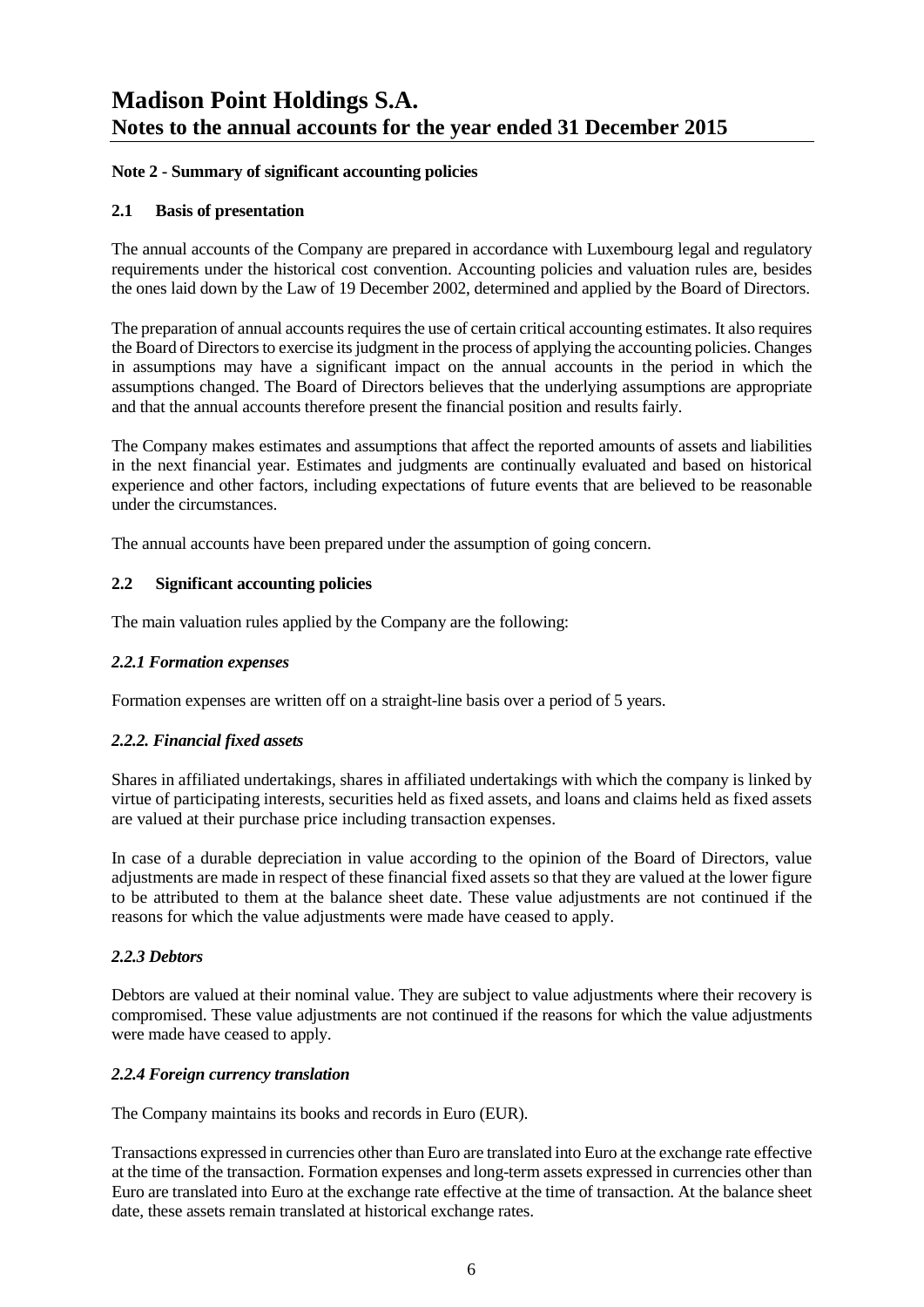#### **Note 2 - Summary of significant accounting policies (continued)**

#### *2.2.4 Foreign currency translation (continued)*

Cash at bank is translated at the exchange rate effective at the balance sheet date. Exchange losses and gains are recorded in the profit and loss account of the period.

Other assets and liabilities are translated separately respectively at the lower or at the higher of the value converted at the historical exchange rate or the value determined on the basis of the exchange rates effective at the balance sheet date. Solely the unrealized exchange losses are recorded in the profit and loss account. The exchange gains are recorded in the profit and loss account at the moment of their realisation.

The nominal value or cost of the liabilities is not translated at year end. These liabilities remain translated at the historical exchange rates.

#### *2.2.5 Prepayments*

This asset item includes expenditures incurred during the financial year but relating to a subsequent financial year.

#### *2.2.6 Provisions*

Provisions are intended to cover losses or debts, the nature of which is clearly defined and which, at the date of the balance sheet, are either likely to be incurred or certain to be incurred but uncertain as to their amount or the date on which they will arise.

Provisions may also be created to cover charges that have originated in the financial year under review or in a previous financial year, the nature of which is clearly defined and which, at the date of the balance sheet, are either likely to be incurred or certain to be incurred but uncertain as to their amount or the date on which they will arise.

#### *2.2.7 Debts*

Debts are recorded at their reimbursement value. Where the amount repayable on account is greater than the amount received, the difference is shown as an asset and is written off over the period of the debt based on a linear method.

#### *2.2.8 Deferred income*

This liability item includes income received during the financial year but relating to a subsequent financial year.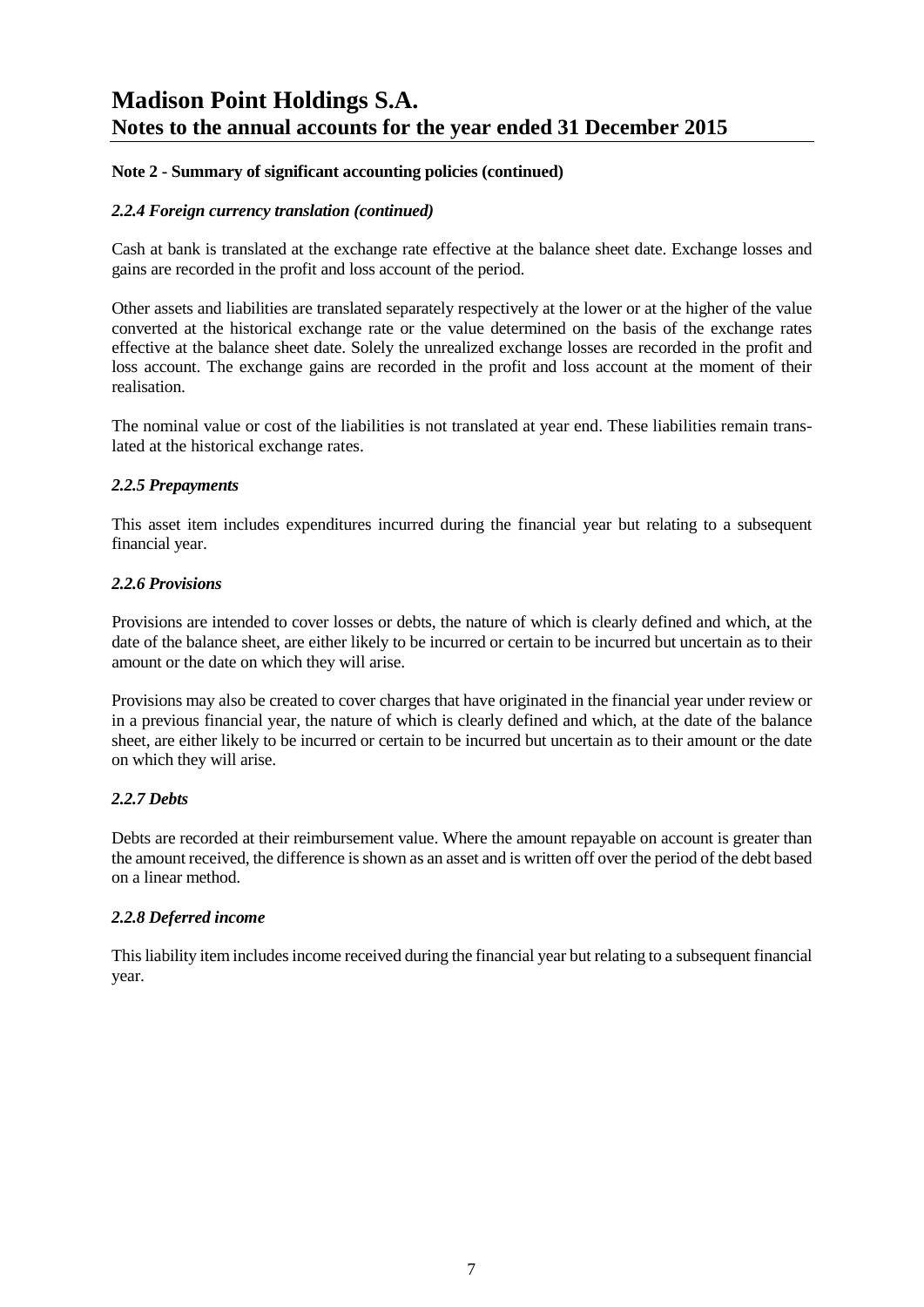#### **Note 3 – Financial fixed assets**

The movements for the year ended 31 December 2015 and 2014 are as follows:

| 2015                                            |                          |             |              |
|-------------------------------------------------|--------------------------|-------------|--------------|
| in EUR                                          | Affiliated undertaking   |             | <b>Total</b> |
|                                                 | <b>Shares</b>            | Loans       |              |
| Gross book value - opening balance              | 160,658,436              | 56,275,215  | 216,933,651  |
| Addition for the year                           | 188.503                  |             | 188.503      |
| Disposal for the year                           | $\overline{\phantom{a}}$ | (6,548,692) | (6,548,692)  |
| Gross book value - closing balance              | 160,846,939              | 49,726,523  | 210,573,462  |
| Accumulated value adjustments - opening balance |                          |             |              |
| Accumulated value adjustments - closing balance |                          |             |              |
| Net book value - closing balance                | 160,846,939              | 49,726,523  | 210,573,462  |
| Net book value - opening balance                | 160,658,436              | 56,275,215  | 216,933,651  |

| 2014                                            |                               |              |              |
|-------------------------------------------------|-------------------------------|--------------|--------------|
| in EUR                                          | <b>Affiliated undertaking</b> | <b>Total</b> |              |
|                                                 | <b>Shares</b>                 | Loans        |              |
| Gross book value - opening balance              | ٠                             |              |              |
| Addition for the period                         | 160,658,436                   | 106,297,539  | 266,955,975  |
| Disposal for the period                         | $\overline{\phantom{a}}$      | (50,022,324) | (50,022,324) |
| Gross book value - closing balance              | 160,658,436                   | 56,275,215   | 216,933,651  |
| Accumulated value adjustments - opening balance |                               |              |              |
| Accumulated value adjustments - closing balance |                               |              |              |
| Net book value - closing balance                | 160,658,436                   | 56,275,215   | 216,933,651  |
| Net book value - opening balance                |                               |              |              |

During the year ended December 31, 2015, the Company did not acquire own shares.

The Company holds Tracking Preferred Equity Certificates issued by Madison Point Investment II S.à r.l. for nominal value of EUR 49,726,423 (2014: EUR 56,275,215), with a maturity date as of 27 October 2044 and remunerated by a fixed yield of 0.5% per annum and by Return from the tracking Investments being corporate bonds of a Greek leasing company acquired by Madison Point Investment II S.à r.l.. The Company also made a cash advance to Madison Point Investment S.à r.l. of EUR 100.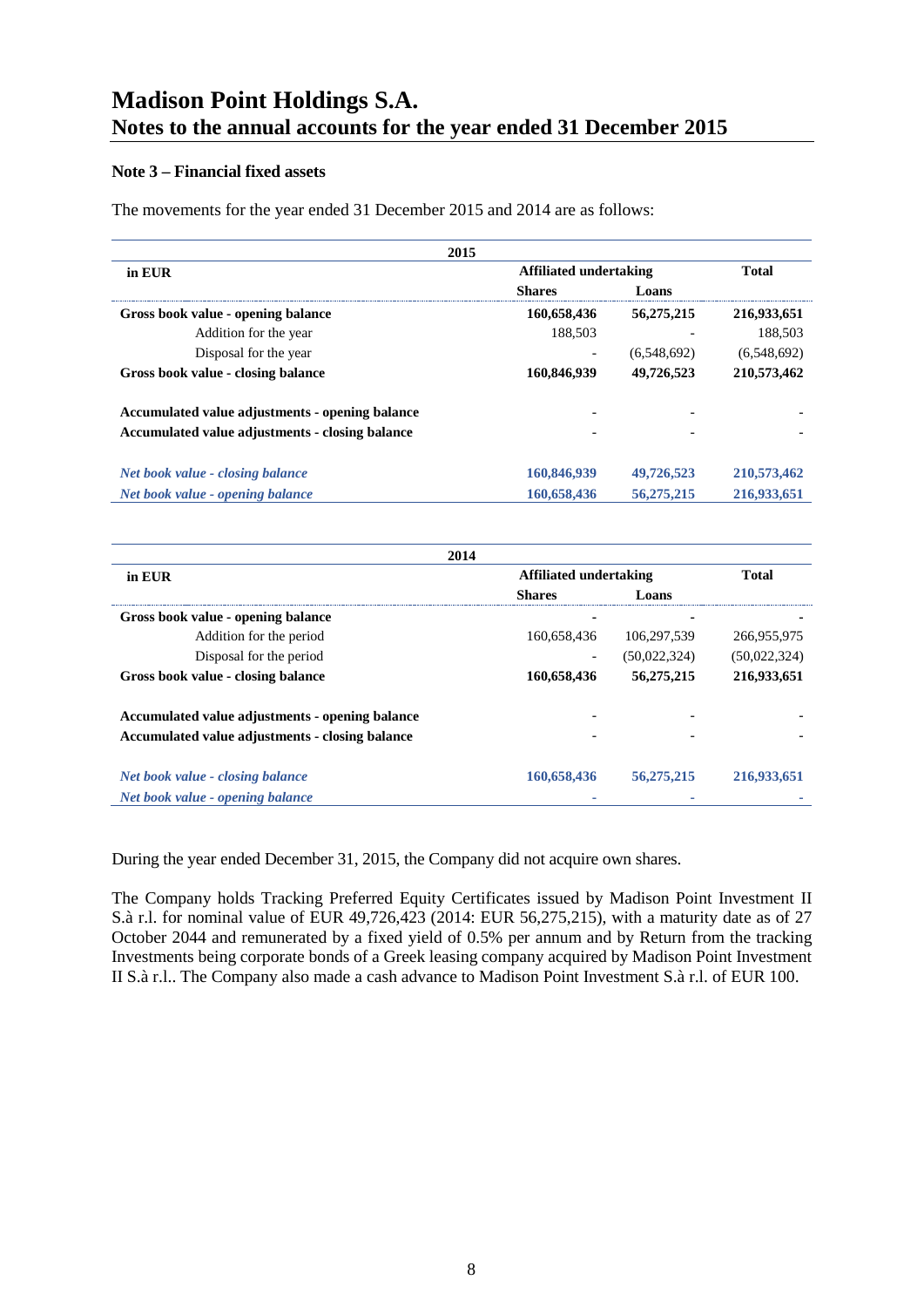#### **Note 3 – Financial fixed assets (continued)**

Undertakings in which the Company holds at least 20% share capital are as follows:

|                                                                          |                          | 2015         |                                      |                          |                                                                     |
|--------------------------------------------------------------------------|--------------------------|--------------|--------------------------------------|--------------------------|---------------------------------------------------------------------|
|                                                                          | Register<br>office       | Ownership    | Last balance<br>sheet date           | Net equity<br><b>EUR</b> | <b>Profit or loss</b><br>for<br>the financial<br>year<br><b>EUR</b> |
| Madison Point Investment S.à r.l.<br>Madison Point Investment II S.à r.l | Luxembourg<br>Luxembourg | 100%<br>100% | 31 December 2015<br>31 December 2015 | 160, 105, 564<br>789.549 | (45, 825)<br>148,477                                                |

The Board of Directors of the Company is of the opinion that no permanent diminution in the value of these investments has occurred, and therefore no impairment has been recorded.

#### **Note 4 - Debtors**

Debtors are mainly composed of:

| in EUR                             | 2015    | 2014    |
|------------------------------------|---------|---------|
| Interest receivable - Gross amount | 467.182 | 684.596 |
| Tax advances                       | 6.420   | 3.210   |
| <b>Total</b>                       | 473.602 | 687,806 |

#### **Note 5 - Capital and reserves**

#### **5.1 Subscribed capital**

The subscribed capital amounts to EUR 125,000 and is divided into 1,250,000 A shares fully paid with a nominal value of EUR 0.01, 1,250,000 B shares fully paid with a nominal value of EUR 0.01, 1,250,000 C shares fully paid with a nominal value of EUR 0.01, 1,250,000 D shares fully paid with a nominal value of EUR 0.01, 1,250,000 E shares fully paid with a nominal value of EUR 0.01, 1,250,000 F shares fully paid with a nominal value of EUR 0.01, 1,250,000 G shares fully paid with a nominal value of EUR 0.01, 1,250,000 H shares fully paid with a nominal value of EUR 0.01, 1,250,000 I shares fully paid with a nominal value of EUR 0.01 and 1,250,000 J shares fully paid with a nominal value of EUR 0.01.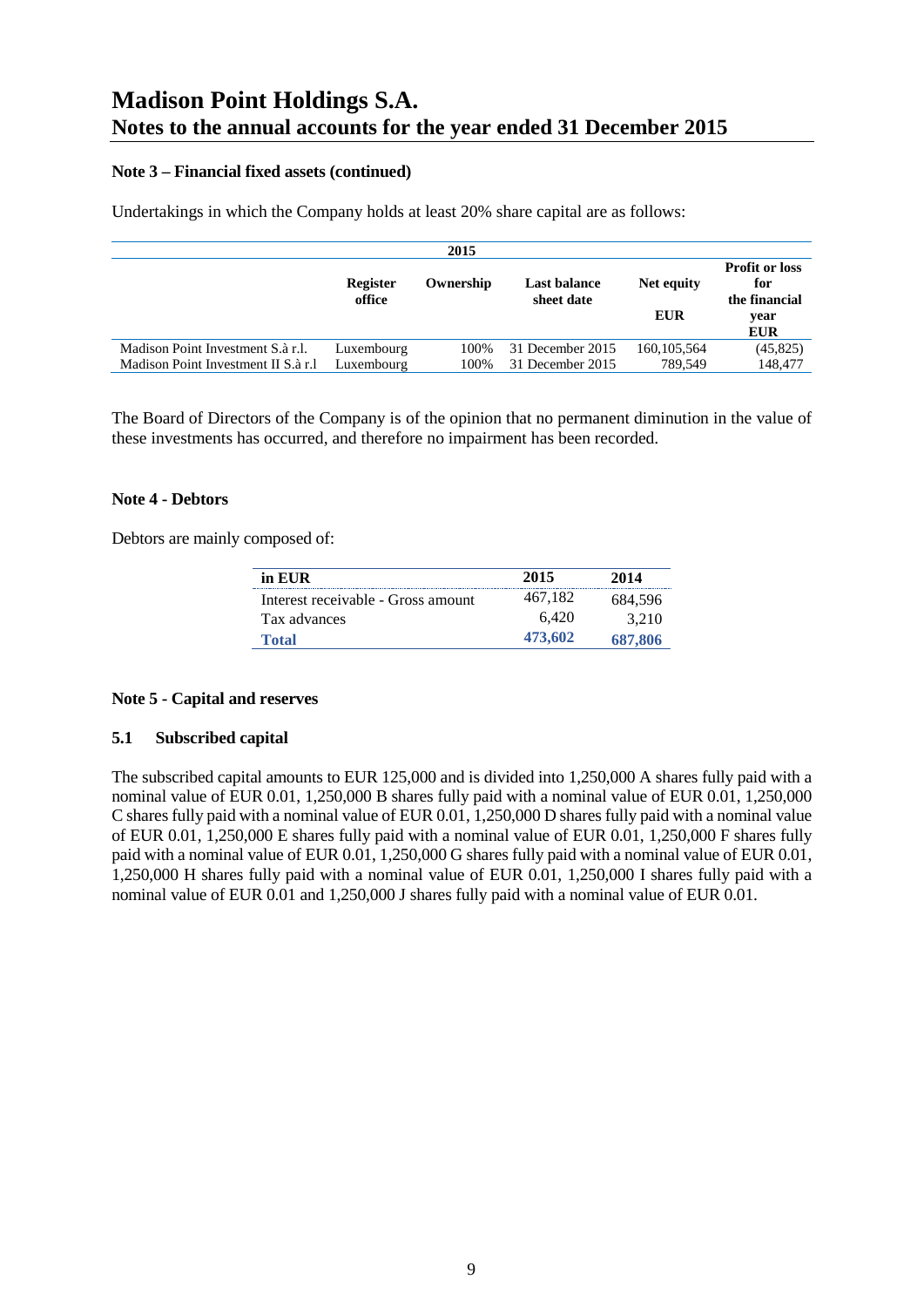#### **Note 5 - Capital and reserves (continued)**

#### **5.1 Subscribed capital (continued)**

Movements for the year are as follows:

|                                             | EUR     | <b>Shares</b> |
|---------------------------------------------|---------|---------------|
| Subscribed capital - opening balance        | 125,000 | 12,500,000    |
| Subscription for the year                   |         |               |
| <b>Subscribed capital - closing balance</b> | 125,000 | 12,500,000    |

#### **5.2 Share premium and similar premiums**

| 2015                                                 |                      |             |
|------------------------------------------------------|----------------------|-------------|
| in EUR                                               | <b>Share premium</b> | Total       |
| Share premium and similar premiums - opening balance | 159.216.661          | 159,216,661 |
| Movements for the year                               |                      |             |
| Share premium and similar premiums - closing balance | 159,216,661          | 159,216,661 |
|                                                      |                      |             |

| 2014                                                 |                      |             |  |
|------------------------------------------------------|----------------------|-------------|--|
| in EUR                                               | <b>Share premium</b> | Total       |  |
| Share premium and similar premiums - opening balance |                      |             |  |
| Movements for the period                             | 159,216,661          | 159,216,661 |  |
| Share premium and similar premiums - closing balance | 159,216,661          | 159,216,661 |  |

#### **5.3 Legal reserve**

The Company is required to allocate a minimum of 5% of its annual net income to a legal reserve, until this reserve equals 10% of the subscribed share capital. This reserve may not be distributed.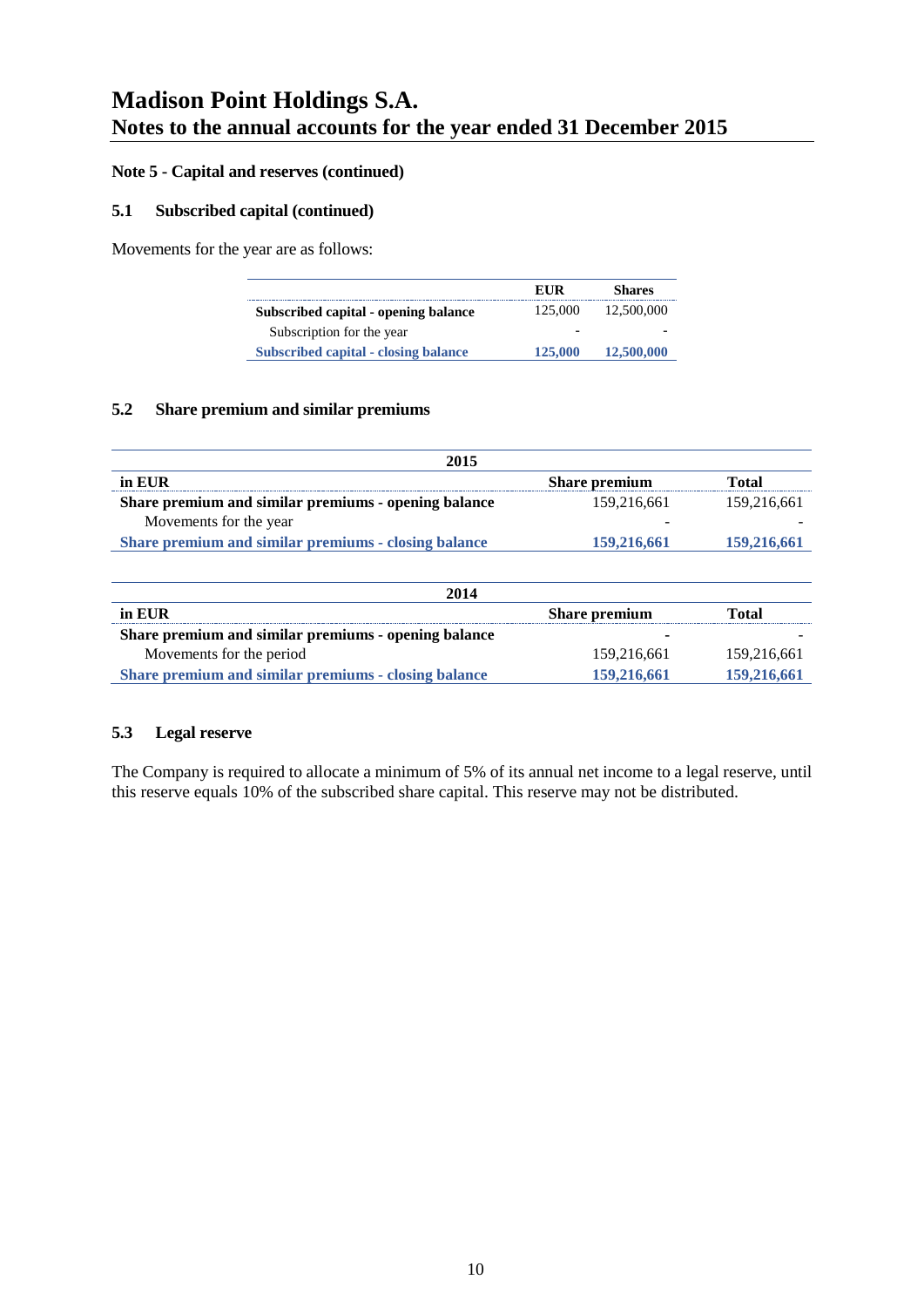#### **Note 5 - Capital and reserves (continued)**

#### **5.4 Movements for the year on equity accounts and profit and loss items**

Movements for the year are as follows:

|                                                | 2015                 |                                               |                                                 |
|------------------------------------------------|----------------------|-----------------------------------------------|-------------------------------------------------|
| in EUR                                         | <b>Legal reserve</b> | <b>Profit or loss</b><br>brought for-<br>ward | <b>Profit or loss for</b><br>the financial year |
| As at 1 January 2015                           | 12,500               |                                               | 555,680                                         |
| Movements for the year:                        |                      |                                               |                                                 |
| - Allocation of previous year's profit or loss |                      | 555,680                                       | (555,680)                                       |
| - Profit or loss for the year                  | -                    |                                               | (98, 367)                                       |
| As at 31 December 2015                         | 12,500               | 555,680                                       | (98, 367)                                       |

#### **Note 6 – Subordinated debts**

Amounts due and payable for the accounts shown under "Subordinated debts" are as follows:

| 2015                  |                 |                                            |                               |               |  |
|-----------------------|-----------------|--------------------------------------------|-------------------------------|---------------|--|
| in EUR                | Within one year | After one year<br>and within five<br>vears | After more than five<br>vears | Total<br>2015 |  |
| Non-convertible debts | 976,430         | -                                          | 50,037,423                    | 51,013,853    |  |
| <b>Total</b>          | 976,430         |                                            | 50,037,423                    | 51,013,853    |  |

| 2014                  |                    |                                         |   |                               |                   |
|-----------------------|--------------------|-----------------------------------------|---|-------------------------------|-------------------|
| in EUR                | Within one<br>vear | After one year and<br>within five years |   | After more than<br>five years | <b>Total 2014</b> |
| Non-convertible debts | 657.015            |                                         |   | 56,586,115                    | 57, 243, 130      |
| Total                 | 657.015            |                                         | ٠ | 56,586,115                    | 57,243,130        |

The subordinated debts consists of Tracking Preferred Equity Certificates issued for a nominal value of EUR 49,726,423 (2014: EUR 56,275,115), with a maturity date as of 27 October 2044 and remunerated by a fixed yield of 0.5% per annum and by Return from the Tracking Preferred Equity Certificates issued by Madison Point Investment II S.à r.l. and fully subscribed by the Company and of Interest Free Preferred Equity Certificates issued for a nominal value of EUR 311,000 (2014: EUR 311,000), with a maturity as of 27 October 2043 and no interest.

The total interest payable on the above debts amounts to EUR 18,175,079 for the year ended (2014: EUR 108,837,640). The accrued interest payable as at 31 December 2015 amounts to EUR 976,430 (2014: EUR 657,015).

#### **Note 7 – Provisions**

Provisions are made up as follows:

| in EUR                  | 2015   | 2014  |
|-------------------------|--------|-------|
| Provisions for taxation | 6,485  | 3.210 |
| Other provisions        | 52,602 |       |
| <b>Total</b>            | 59,087 | 3,210 |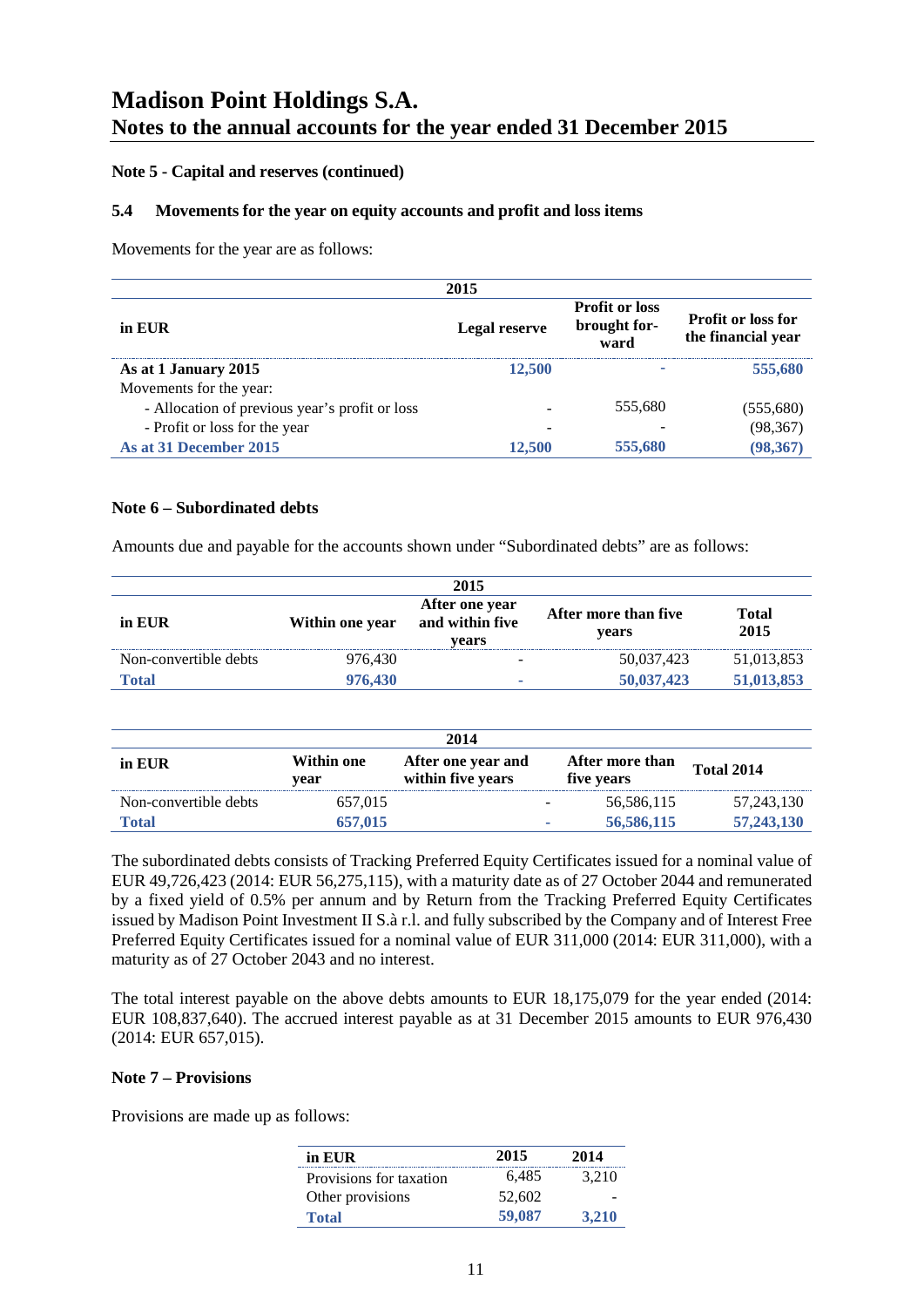Other provisions are composed of operating expenses provision.

#### **Note 8 – Non-subordinated debts**

Amount due and payable for the accounts shown under "Non-subordinated debts" are as follows:

|                                         | 2015                      |                                            |                                  |                      |
|-----------------------------------------|---------------------------|--------------------------------------------|----------------------------------|----------------------|
| in EUR                                  | <b>Within one</b><br>year | After one year<br>and within five<br>vears | After more<br>than five<br>vears | <b>Total</b><br>2015 |
| Amounts owed to affiliated undertakings | 427,168                   |                                            |                                  | 427,168              |
| Other creditors                         |                           |                                            |                                  |                      |
| Total                                   | 427,168                   |                                            |                                  | 427,168              |

|                                         | 2014               |                                            |                                  |                      |
|-----------------------------------------|--------------------|--------------------------------------------|----------------------------------|----------------------|
| in EUR                                  | Within<br>one year | After one year<br>and within five<br>vears | After more<br>than five<br>vears | <b>Total</b><br>2014 |
| Amounts owed to affiliated undertakings | 437,534            |                                            |                                  | 437,534              |
| Other creditors                         | 56,350             |                                            |                                  | 56,350               |
| Total                                   | 493,884            |                                            |                                  | 493.884              |

#### **Note 9 - Income tax**

| in EUR                                  | <b>Current tax</b> | Total<br>2015 | Total<br>2014 |
|-----------------------------------------|--------------------|---------------|---------------|
| Tax provisions - opening balance        | 3.210              | 3.210         |               |
| Movements for the year:                 |                    |               |               |
| - Tax expenses on ordinary activities   | 3.275              | 3.275         | 3.210         |
| <b>Tax provisions - closing balance</b> | 6.485              | 6.485         | 3.210         |

#### **Note 10 - Staff**

During the year ended 31 December 2015, the Company has shared resources with other affiliated entities.